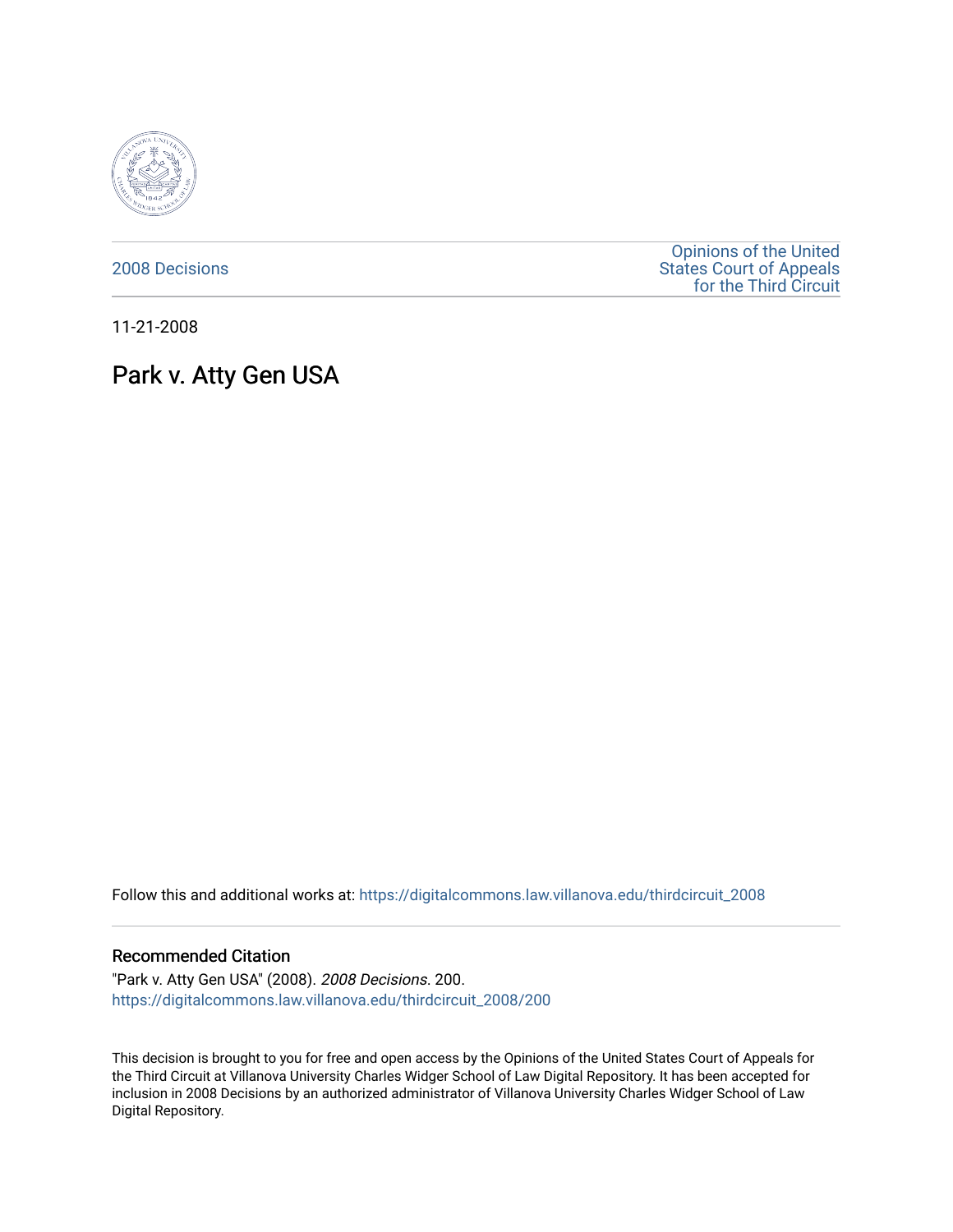## NOT PRECEDENTIAL

## UNITED STATES COURT OF APPEALS FOR THE THIRD CIRCUIT

\_\_\_\_\_\_\_\_\_\_\_

No. 07-4146

SANG KYU PARK, Petitioner

v.

ATTORNEY GENERAL OF THE UNITED STATES

\_\_\_\_\_\_\_\_\_\_\_\_\_\_\_\_\_\_\_\_\_\_\_\_\_\_\_\_\_\_\_\_\_\_\_\_

On Petition for Review of an Order of the Board of Immigration Appeals BIA No. A37-883-086 (U.S. Immigration Judge: Honorable Andrew Arthur)

\_\_\_\_\_\_\_\_\_\_\_\_\_\_\_\_\_\_\_\_\_\_\_\_\_\_\_\_\_\_\_\_\_\_\_\_

Submitted Pursuant to Third Circuit LAR 34.1(a) October 15, 2008 Before: SCIRICA, Chief Judge, CHAGARES and ALDISERT, Circuit Judges

> (Filed: November 21, 2008 ) \_\_\_\_\_\_\_\_\_\_\_

> OPINION OF THE COURT

PER CURIAM.

Sang Kyu Park petitions for review of a final order of removal of the Board of

Immigration Appeals ("BIA"). For the reasons that follow, we will deny the petition for

review.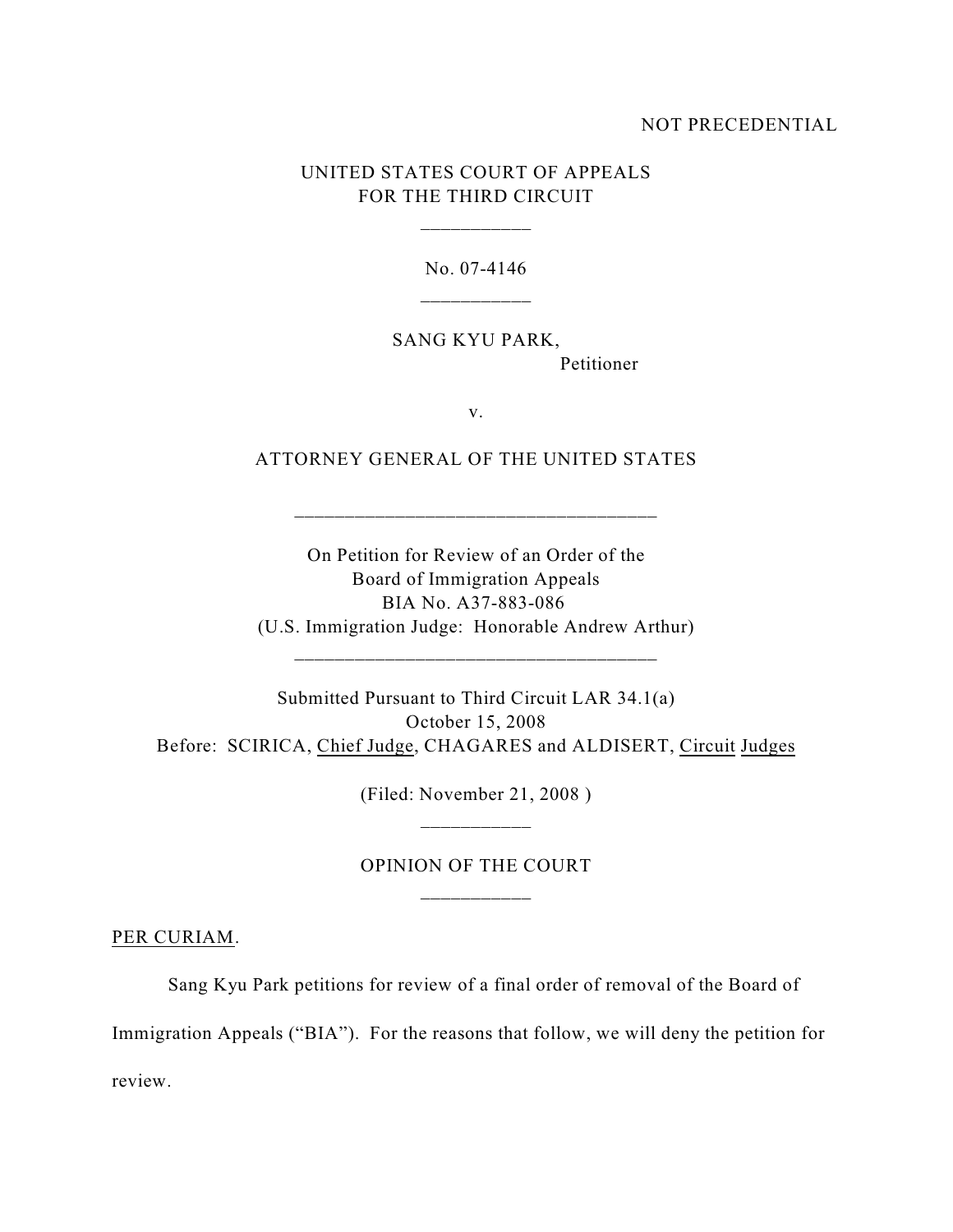The Immigration and Naturalization Service issued a notice to appear alleging that Park is a native and citizen of Korea who was admitted to the United States in May 1983 as a lawful permanent resident. The notice to appear charged that Park was subject to removal from the United States because he had committed an aggravated felony, as defined in 8 U.S.C. § 1101(a)(43)(G). The charge was based on a 2001 conviction in the United States District Court for the Southern District of New York for armed robbery for which Park received a 121-month prison sentence.

At his initial hearing in January 2007, Park, through counsel, denied the allegations in the notice to appear and the charge of removability. Park testified that he had been naturalized in 1997 or 1998. The Government, however, produced a June 16, 1999, decision reflecting that Park had applied for naturalization, but his application was denied. The Immigration Judge ("IJ") continued the matter so that the Government could file its documents regarding Park's alienage, and Park's counsel could review the documents and assess Park's case. Park, who was incarcerated in federal prison, appeared at this hearing and his later hearings via video conference.

At the next hearing in March 2007, Park's attorney objected to the documents filed by the Government on various grounds, including a lack of fingerprint evidence linking Park to the forms, and a lack of a judgment of conviction that had been certified by the issuing authority. Park moved to terminate the removal proceedings. The IJ continued the matter so that the Government could respond to the motion to terminate and provide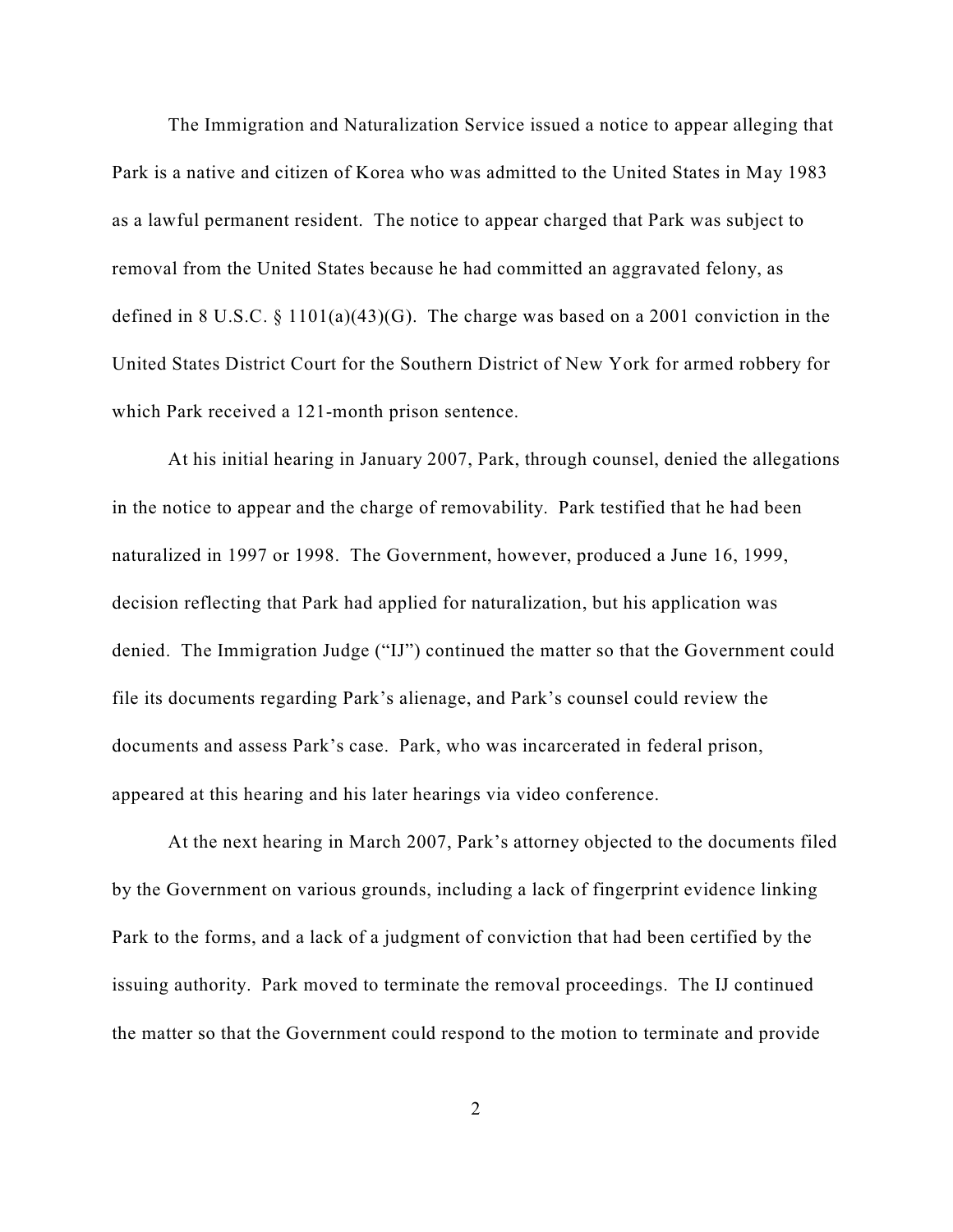the court a certified copy of the conviction record. Before adjourning, in order to limit the issues before the court, the IJ asked the Government for the original face sheet from Park's immigrant visa. The IJ noted that the face sheet reflected that Sang Kyu Park arrived on May 22, 1983, that Park's nationality is Korean, that his country of last residence was Korea, and that the original face sheet matched the copy of the face sheet that the Government had filed to establish alienage.

Park had another hearing in May 2007. Based on the original face sheet, Park's earlier testimony that he is Sang Park, and the denial of his naturalization application, the IJ concluded that the Government had established the allegations in the notice to appear regarding alienage. The IJ also stated that it appeared that the Government had established Park's conviction based on a copy of a judgment of conviction, which an immigration officer had attested was an authentic copy of the certified judgment of conviction contained in the records of the Federal Bureau of Prisons. The IJ noted that the notice to appear appeared to erroneously charge Park with violations of 18 U.S.C. § 1951 and § 1952. The conviction document reflected that Park was convicted of violating 18 U.S.C. § 1951 and § 2. The IJ continued the matter to allow the Government to correct the notice to appear, and, based on Park's objection to the certification of the conviction document, to obtain another certified copy of the judgment of conviction.

The following month, the parties appeared before the IJ, and Park's attorney maintained his objection to the conviction document. The IJ ruled that the document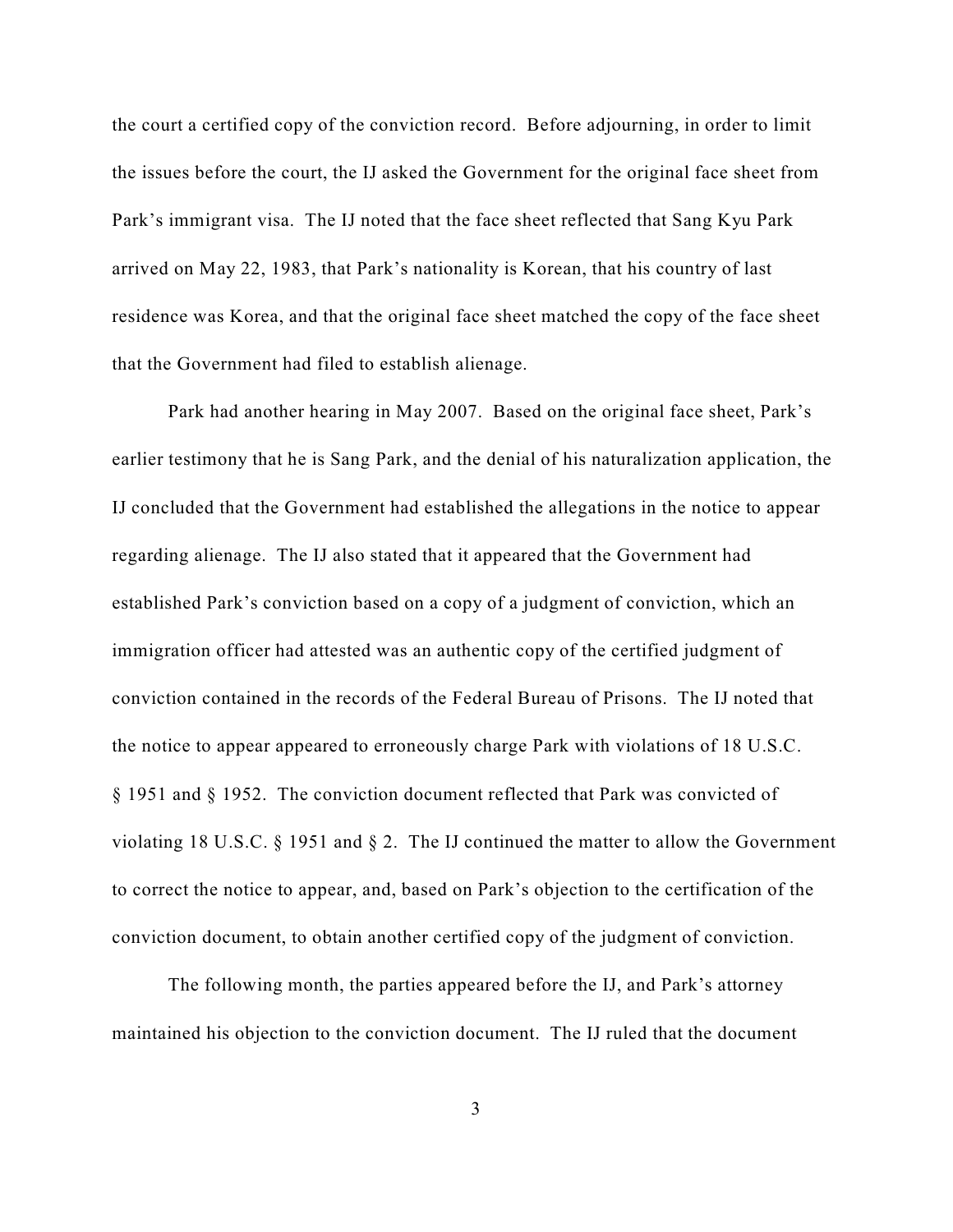submitted by the Government complied with the regulations and established Park's conviction. The IJ also ruled that the Government had proven the other factual allegations in the notice to appear, and that Park was removable as charged. The IJ noted in his oral decision that Park did not offer any testimony to rebut the allegations in the notice to appear, and that counsel had stated that his client is Sang Kyu Park. Park did not seek any form of relief from removal. The IJ later issued a written decision, which further explained his conclusion that Park was removable because he had committed an aggravated felony.

The BIA adopted and affirmed the IJ's decision. This petition for review followed. We must first address our jurisdiction over the petition for review.<sup>1</sup> The Government argues that the Real ID Act limits our jurisdiction over aggravated felons' petitions for review to constitutional and legal questions, and that Park raises no such questions. See 8 U.S.C. §  $1252(a)(2)(C)$ . As shown below, Park has raised such questions in his brief. Moreover, we have always had jurisdiction to determine the predicate facts required for the application of  $\S 1252(a)(2)(C)$  – that Park is an alien and that he is removable because he was convicted of an aggravated felony. Papageorgiou v. Gonzales, 413 F.3d 356, 357 (3d Cir. 2005). Park challenges both of these findings. Thus, the Government's motion to dismiss is denied.

<sup>&</sup>lt;sup>1</sup>Although the Government does not challenge our jurisdiction in its brief, the Government initially filed a motion to dismiss the petition for review on this basis, which was referred to us for disposition.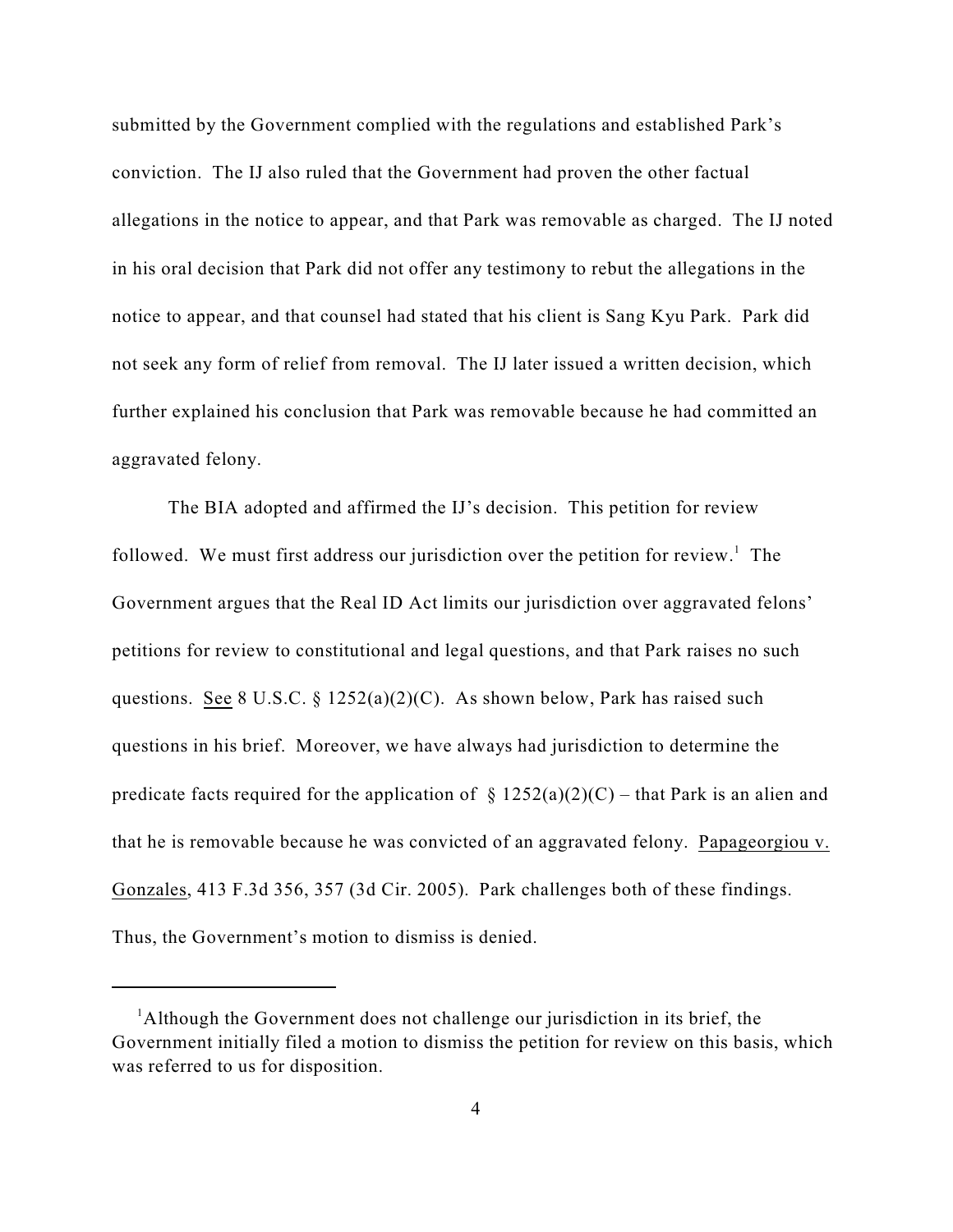Park argues that the BIA erred in affirming the IJ's finding of alienage. Park contends that the IJ erred in admitting the evidence submitted by the Government, and that his due process rights were violated because his silence was converted to an admission of alienage. We have stated that the test for the admissibility of evidence in deportation proceedings is whether the evidence is probative and whether its use is fundamentally fair so as not to deprive the alien of due process of law. Ezeagwuna v. Ashcroft, 325 F.3d 396, 405 (3d Cir. 2003). To prove alienage, the Government offered the Record of Deportable Alien (Form I-213), the immigrant visa (Form 155) (also referred to as the face sheet), the application for naturalization, and the denial of that application. These documents reflect that Sang Kyu Park is a native of South Korea who was admitted to the United States in 1983. Park identified himself at the hearing as Sang Park, and his lawyer stated that he is referred to as Sang Kyu Park. Park also testified that he was naturalized, implying that he was not born here.

Although Park challenges the admission of Form I-213 because the Government did not call officials to testify regarding the information contained therein, the BIA has stated that Form I-213 is inherently trustworthy and admissible as evidence to prove alienage, absent any evidence that it contains information that is incorrect or was obtained by duress. In re Ponce-Hernandez, 22 I & N Dec. 784, 785 (BIA 1999). Park has identified no such evidence here. Park also challenges the admission of the 1999 decision denying naturalization because he testified that he was naturalized. Park's argument,

5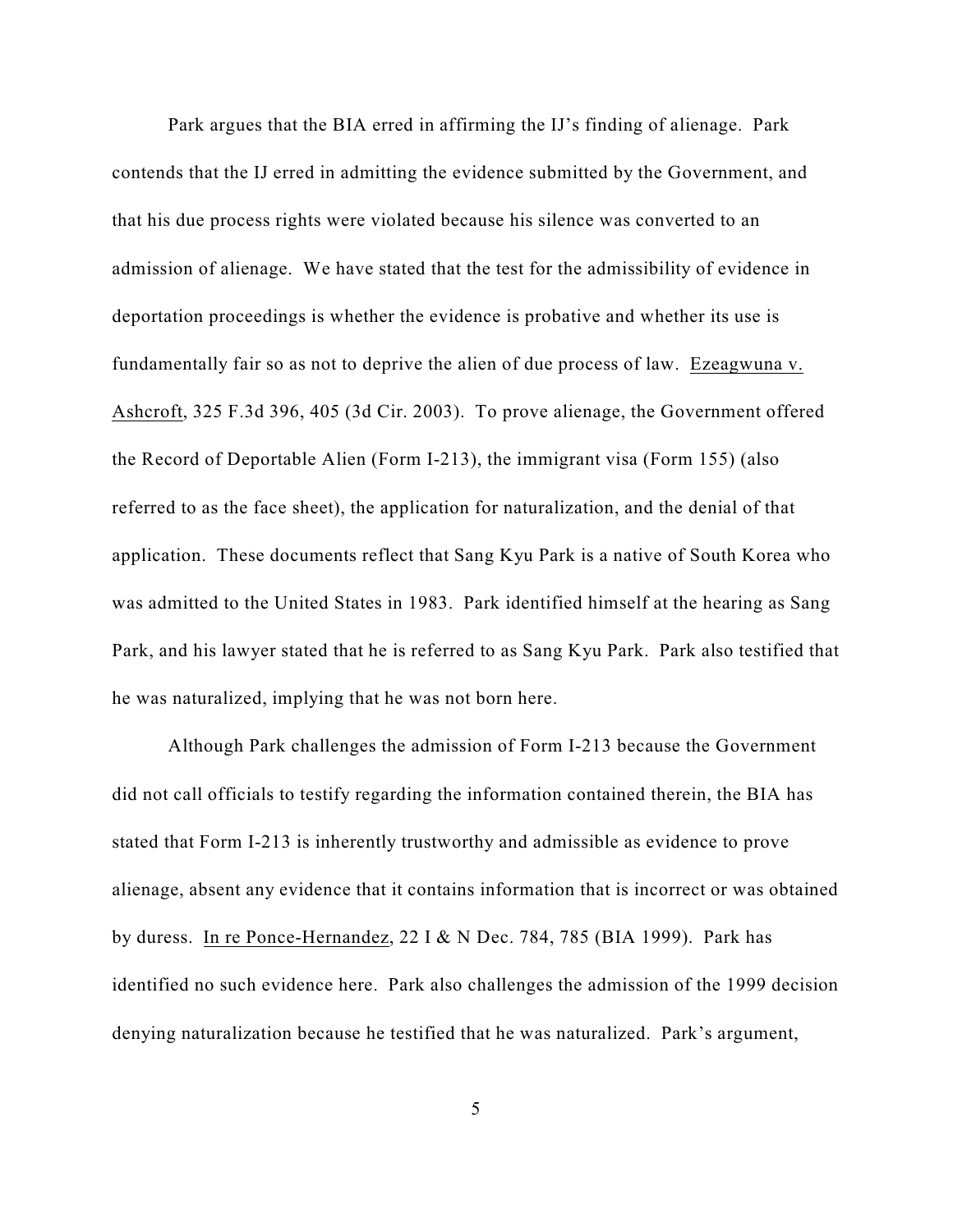however, goes to the weight the decision should be afforded, not its admissibility. Similarly, we find no merit to Park's objections to the admission of the immigrant visa based upon a lack of evidence showing that the fingerprint on the document was his, and to the admission of the naturalization application based upon a lack of evidence proving that the signature on the form was his. Finally, we agree with the BIA that the Government did not impermissibly rely on Park's silence or refusal to testify to establish alienage. As described above, the Government submitted ample documentary evidence establishing Park's alienage.

Park also argues that the IJ improperly admitted the conviction records used to establish his removability because they were not certified in compliance with statutory and regulatory requirements. The Government submitted a copy of the Judgment of Conviction in Park's criminal case with a certification by an immigration officer that the document is a "true and correct copy of the certified Judgement & Conviction document contained in the official United States Federal Bureau of Prisons file. . .." Joint App. at 247. We need not address whether the certification complied with statutory and regulatory requirements cited by Park, because, even if it did not, the BIA did not err in finding the Judgment admissible under 8 C.F.R. § 1003.41(d). This provision states that "[a]ny other evidence that reasonably indicates the existence of a criminal conviction may be admissible as evidence thereof." See also Francis v. Gonzales, 442 F.3d 131, 142 (2d Cir. 2006) (holding that BIA did not err in finding police report admissible under §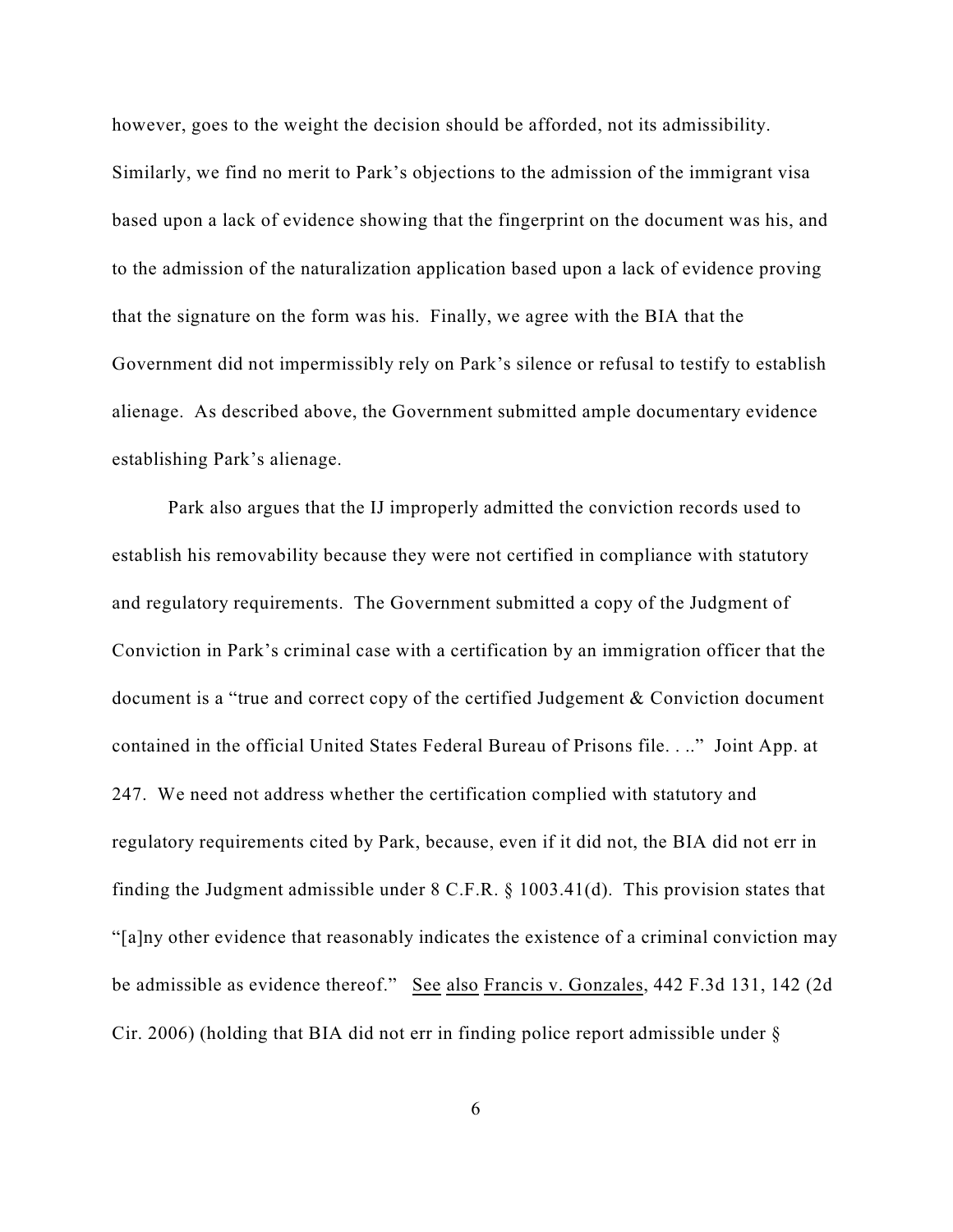1003.41(d) as proof of conviction, where report did not fall within any of the statutory categories of documents constituting proof of a conviction). Based on this evidence, we agree with the BIA that the Government established Park's conviction. As the BIA also noted, Park did not challenge the substance of the record of conviction.<sup>2</sup>

Park also argues that he was denied due process because the IJ granted several continuances in order to give the Government additional opportunities to prepare the documents it needed to prove its case. We agree with the BIA that the record does not reflect a due process violation or that the hearings were conducted in a fundamentally unfair manner. As noted by the IJ, this was not a case where Park was detained by immigration authorities, and thus any delay to obtain the necessary records did not prejudice him. The IJ also noted at the March 2007 hearing that many of Park's objections could have been disposed of earlier had he submitted his motion to terminate before the hearing.

Park also disputes that his conviction constitutes an aggravated felony. Without explicitly stating, the IJ applied the categorical approach of Taylor v. United States, 495 U.S. 575 (1990), and compared the statute of conviction with the aggravated felony offense. The IJ explained that Park was convicted of armed robbery, and that, under the

 $\rm^{2}$ Based on our conclusion that the conviction document was admissible under § 1003.41(d), we need not address Park's challenge to the legality of § 1003.41(b). Park further argues that any weight that the IJ gave to the pre-sentence report to prove his conviction was improper. The IJ, however, relied on the copy of the Judgment, not the pre-sentence report, as proof of the conviction. Joint App. at 91.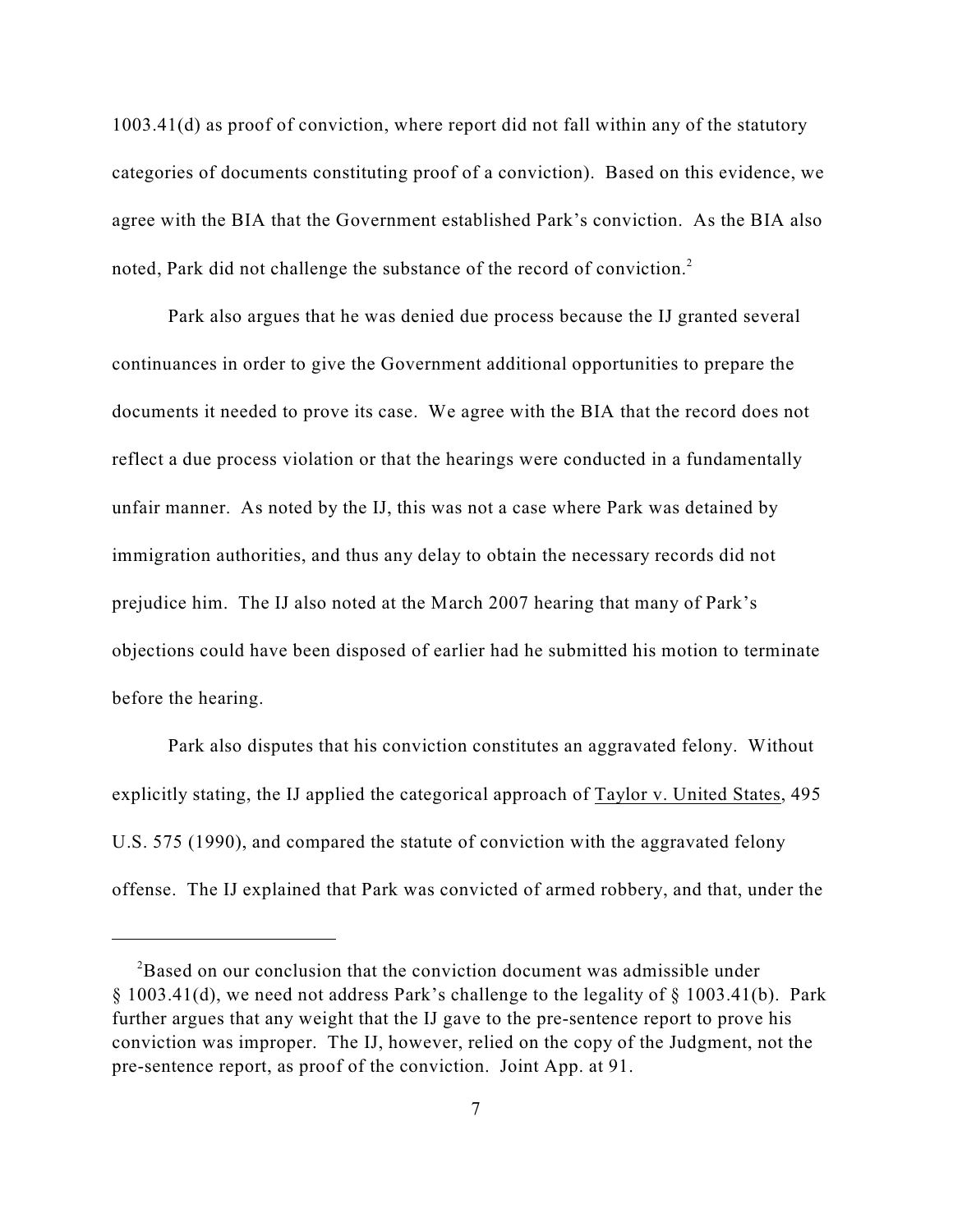statute of conviction, "robbery" is defined as the "unlawful taking or obtaining of personal property from the person or in the presence of another, against his will, by means of actual or threatened force, or violence, or fear of injury . . .." 18 U.S.C.  $\S 1951(b)(1)$ . The IJ further stated that, under the Immigration and Nationality Act, an aggravated felony includes a "theft offense (including receipt of stolen property) or burglary offense for which the term of imprisonment is at least one year." 8 U.S.C. § 1101(a)(43)(G). The IJ explained that a theft offense does not require a specific intent to permanently deprive an owner of his property, but a criminal intent to deprive the owner of the rights and benefits of ownership, even if less than total or permanent. The IJ noted that, in United States v. Nedley, 255 F.2d 350, 357 (3d Cir. 1958), we held that § 1951 requires a specific intent to steal personal property taken from the person of another by violence or putting in fear, and with the intention to permanently keep the property. Presumably because the definition of "theft offense" encompasses a "robbery" under § 1951, as construed in Nedley, the IJ found that Park committed an aggravated felony.

Park appears to contend that a conviction under § 1951 does not necessarily entail a theft offense. Under § 1951(a),

Whoever in any way or degree obstructs, delays, or affects commerce or the movement of any article or commodity in commerce, by robbery or extortion or attempts or conspires to do so, or commits or threatens physical violence to any person or property in furtherance of a plan or purpose to do anything in violation of this section shall be fined under this title or imprisoned not more than twenty years, or both.

8